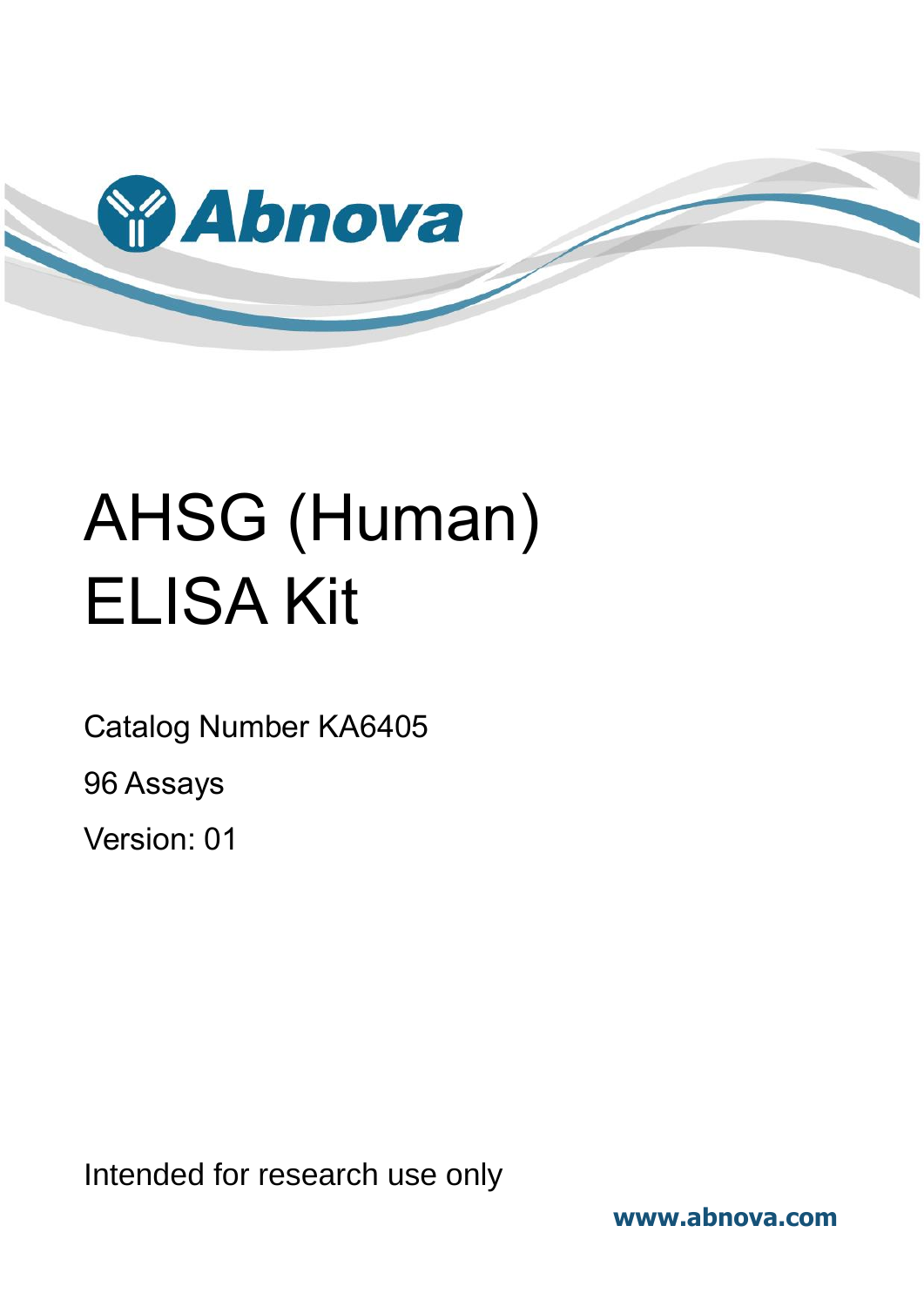

# **Table of Contents**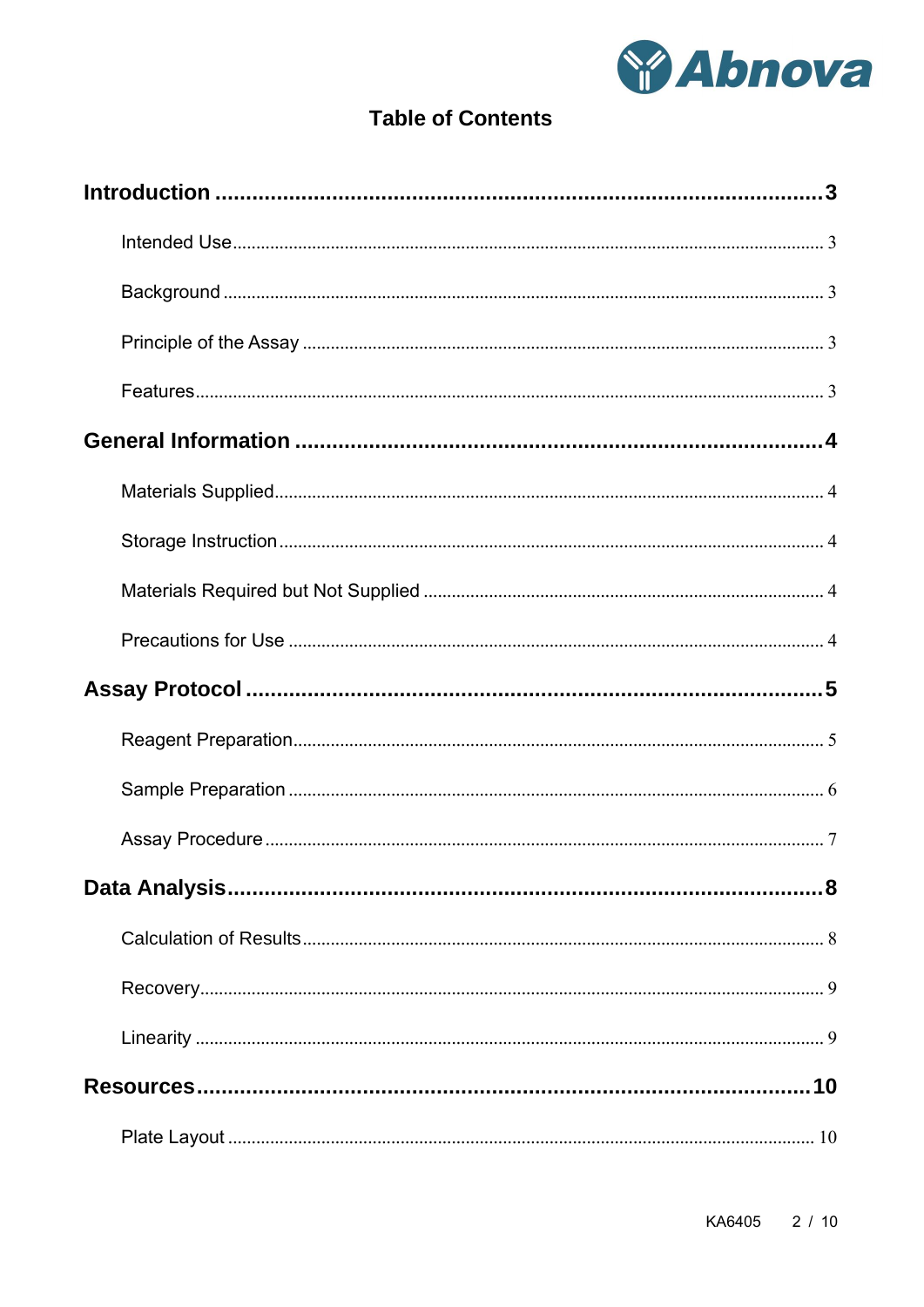

# <span id="page-2-1"></span><span id="page-2-0"></span>**Introduction**

#### **Intended Use**

The AHSG (Human) ELISA Kit is a sandwich ELISA designed for the quantitative measurement of Fetuin A in serum, plasma, tissue homogenates and biological fluids.

#### <span id="page-2-2"></span>**Background**

Fetuin A is a glycoprotein which is also called as alpha-2-HS-glycoprotein. It is abundant in fetal blood and is a hepatocyte derived protein. It serves as a transport protein for calcium and phosphate, inhibits extraosseous calcification and plays an important role in bone mineralization, insulin resistance and breast tumor cell proliferative signaling. It is downregulated in Alzheimer's disease patients and could serve as a potential biomarker.

# <span id="page-2-3"></span>**Principle of the Assay**

It is based on the principle of sandwich ELISA. The capture antibody is pre-coated on 96-well plates. The standards, test samples and biotin conjugated detection antibody are added to the wells subsequently, and washed with wash buffer. HRP-Streptavidin is added and unbound conjugates are washed away with wash buffer. The HRP enzymatic reaction is detected using TMB-substrate. Finally, an acidic stop solution terminates the enzymatic reaction. The color developed is directly proportional to the amount of Fetuin A in the sample.

#### <span id="page-2-4"></span>**Features**

- $\checkmark$  Detection range: 0.781 50 ng/mL
- ✓ Sensitivity: 0.469 ng/mL
- ✓ Assay Precision: Intra-Assay CV < 8% and Inter-Assay CV < 10%
- $\checkmark$  Recovery Rate: 90-105% for serum, 90-104% for EDTA plasma and 85-105% for heparin plasma
- $\checkmark$  There is no significant cross-reactivity or interference between Fetuin A and analogues.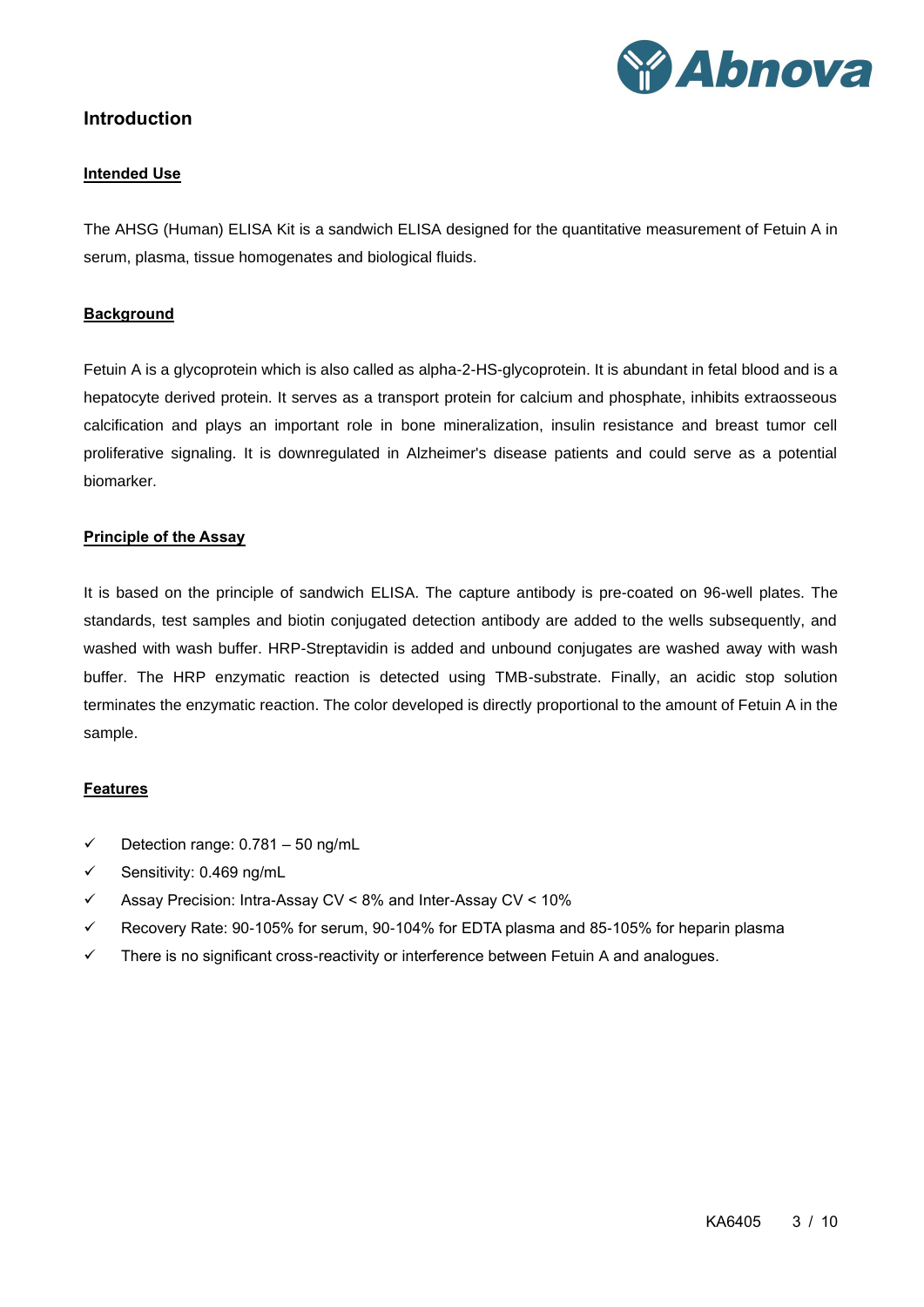

# <span id="page-3-1"></span><span id="page-3-0"></span>**General Information**

# **Materials Supplied**

List of component

| Component                              | Amount                  | Storage Temp.     |
|----------------------------------------|-------------------------|-------------------|
| <b>ELISA Microplate</b>                | 1 plate (8 X 12 strips) | $4^{\circ}$ C     |
| Lyophilized Standard (50 ng)           | 2 vials                 | $4^{\circ}$ C     |
| Sample/Standard Dilution Buffer        | 20 mL                   | $4^{\circ}$ C     |
| Biotin-labeled Antibody (Concentrated) | 120 µL                  | 4°C (Avoid light) |
| <b>Antibody Dilution Buffer</b>        | $10 \text{ mL}$         | $4^{\circ}$ C     |
| HRP-Streptavidin Conjugate (SABC)      | 120 µL                  | 4°C (Avoid light) |
| <b>SABC Dilution Buffer</b>            | $10 \text{ mL}$         | $4^{\circ}$ C     |
| <b>TMB Substrate</b>                   | $10 \text{ mL}$         | 4°C (Avoid light) |
| <b>Stop Solution</b>                   | $10 \text{ mL}$         | $4^{\circ}$ C     |
| Wash Buffer (25X)                      | 30 mL                   | $4^{\circ}$ C     |
| <b>Plate Sealers</b>                   | 5                       | $4^{\circ}$ C     |

# <span id="page-3-2"></span>**Storage Instruction**

<span id="page-3-3"></span>The entire kit can be stored at 4°C for up to 6 months.

# **Materials Required but Not Supplied**

- ✓ Microplate reader capable of measuring absorbance at 450 nm
- ✓ 37°C incubator
- $\checkmark$  Precision pipettes with disposable tips
- ✓ Distilled or deionized water
- ✓ Clean Eppendorf tubes for preparing standards or sample dilutions
- <span id="page-3-4"></span>✓ Absorbent paper

#### **Precautions for Use**

For research use only. Not to be used on humans.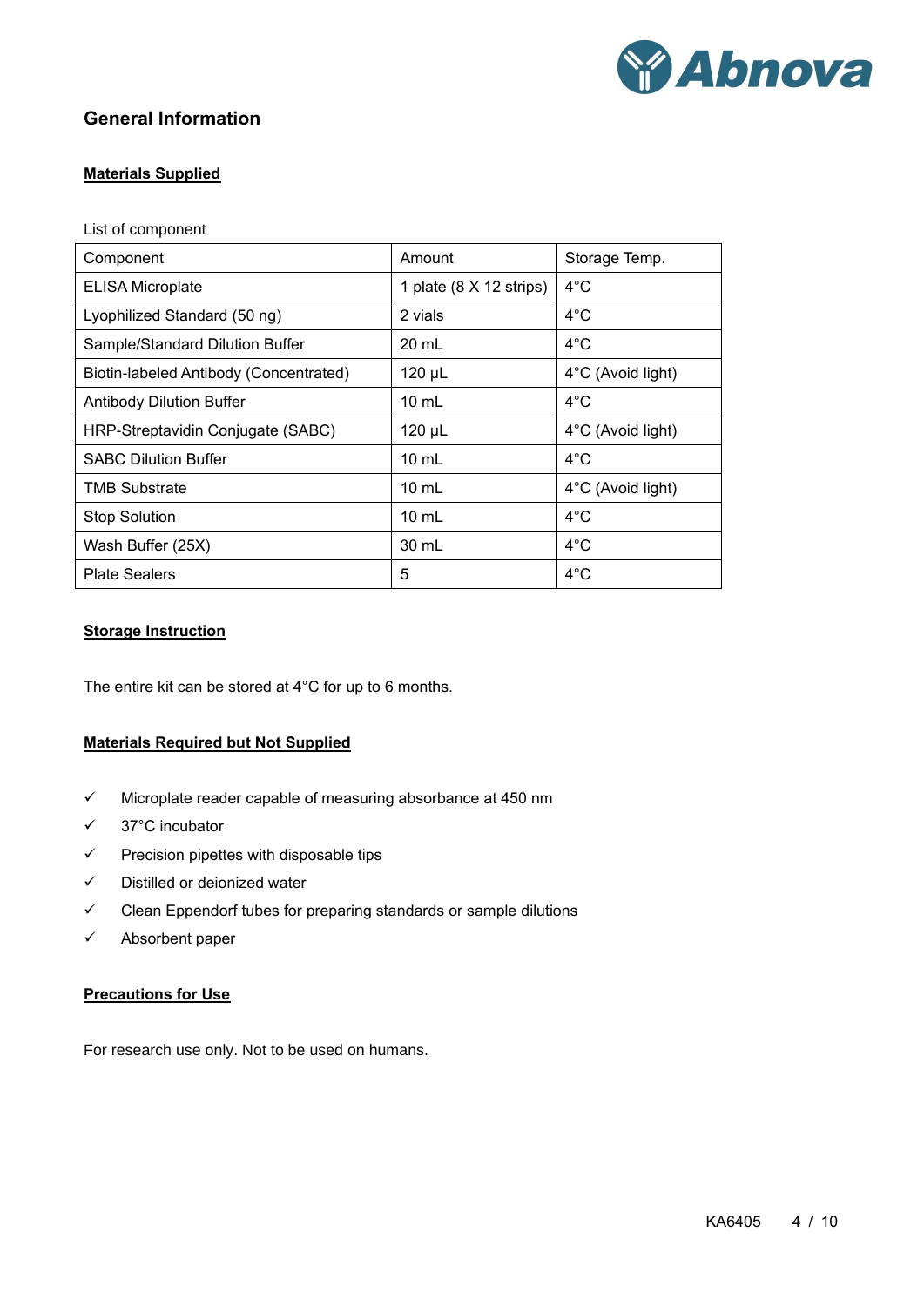

# <span id="page-4-1"></span><span id="page-4-0"></span>**Assay Protocol**

# **Reagent Preparation**

*Note: Bring all reagents and samples to room temperature (RT) for 20 min before use. Before using the kit, spin tubes and bring down all components to the bottom of tubes. After opening and before using, keep plate dry. Don't let microplate dry during the assay, as dry plate will inactivate active components on plate.*

- ✓ **Wash Buffer:** Dilute 25X Wash Buffer to 1X by adding 30 mL of 25X Wash Buffer and make up the volume to 750 mL with deionized/distilled water. If crystals are present in the 25X Wash Buffer, warm it in a water bath at 40°C. Mix it gently. The solution must be cooled to RT before use. Store unused solution at 4°C.
- ✓ **Standard Preparation:**
- Add 1 mL Sample Dilution Buffer into one Standard tube (labeled as zero tube). Keep the tube at room temperature for 10 minutes. Mix thoroughly.
- Label 7 tubes with 1/2, 1/4, 1/8, 1/16, 1/32, 1/64 and blank respectively. Add 0.3 mL of the Sample Dilution Buffer into each tube. Add 0.3 mL of the above Standard solution (from zero tube) into 1st tube and mix them thoroughly.
- Transfer 0.3 mL from 1st tube to 2nd tube and mix them thoroughly. Transfer 0.3 mL from 2nd tube to 3rd tube and mix them thoroughly, and so on. Sample Dilution Buffer was used for the blank control. (Note: Please use Standard Solutions within 2 hours of preparation).

Note: If the standard tube concentration is higher than the range of the kit, please dilute and use.

- **Biotin-labeled Antibody working solution:** Prepare this working stock 1 h prior to the start of the experiment. Calculate the total volume of the working solution: 0.1 mL/well x quantity of wells. Add 0.1-0.2 mL to the total volume. Dilute the Biotin-labeled antibody with Antibody Dilution Buffer at 1:100. Mix thoroughly.
- **HRP-Streptavidin Conjugate (SABC):** Prepare this working stock 30 min prior to the start of the experiment. Calculate the total volume of the working solution: 0.1 mL/well x quantity of wells. Add 0.1-0.2 mL to the total volume. Dilute the SABC with SABC Dilution Buffer at 1:100. Mix thoroughly.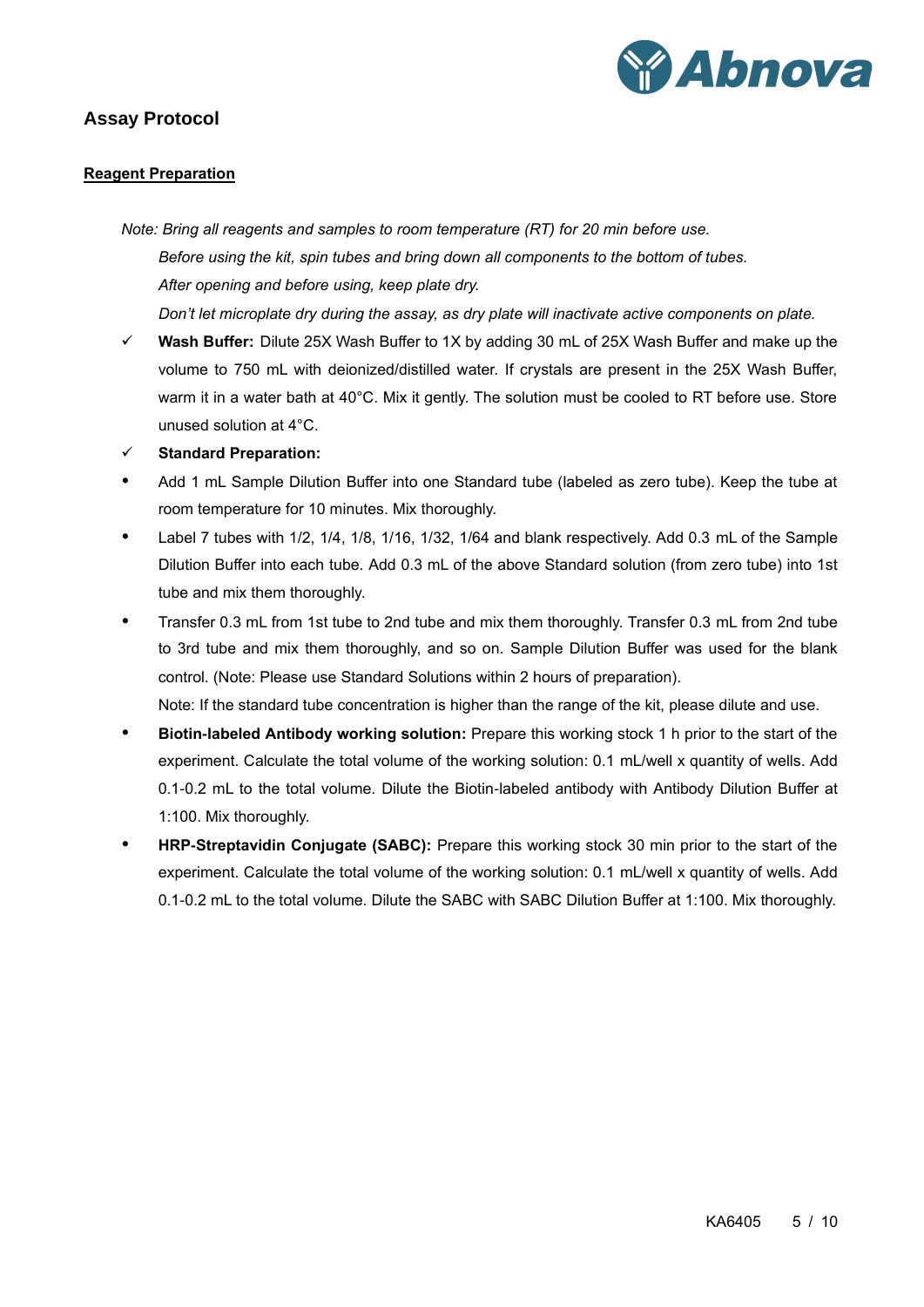

# <span id="page-5-0"></span>**Sample Preparation**

Sample type: Human Serum, Plasma, Tissue lysates and other biological fluids

*Note: Isolate the test samples soon after collecting, then, analyze immediately. Alternatively, aliquot and store at -20 °C (≤ 1 month) or -80 °C (≤ 2 months). Avoid multiple freeze-thaw cycles. Hemolytic samples are not suitable for this assay*

- Serum: Place whole blood sample at RT for 2 h or keep at 4 °C overnight and centrifuge for 20 min at approximately 1000xg. Collect the supernatant and carry out the assay immediately. Blood collection tubes should be disposable, non- pyrogenic, and endotoxin free.
- Plasma: Collect plasma using EDTA-Na<sup>2</sup> or heparin as an anticoagulant. Centrifuge samples for 15 min at 1000xg at 4°C within 30 min of collection. Collect the supernatant and carry out the assay immediately. Avoid hemolysis and high cholesterol samples.
- Tissue homogenates: As hemolytic blood may affect the assay result, it is necessary to remove residual blood by washing tissue with pre-cooled PBS buffer (0.01 M, pH 7.4). Mince tissue after weighing it and homogenize it in PBS (the volume depends on the weight of the tissue). Normally, 9 mL PBS would be appropriate for 1 gram tissue pieces. Some protease inhibitors are recommended to be added to the PBS. Homogenize using a glass homogenizer on ice. To further break the cells, you can sonicate the suspension with an ultrasonic cell disrupter or subject it to freeze-thaw cycles. The homogenates are then centrifuged for 5 min at 5000xg to get the supernatant. The total protein concentration can be determined by BCA kit and the total protein concentration of each well sample should not exceed 0.3 mg/mL.
- Cell culture supernatant: Centrifuge supernatant for 20 min at 1000xg at 4  $^{\circ}$ C to remove insoluble impurities and cell debris. Collect the clear supernatant and carry out the assay immediately.
- Cell Culture Lysate: Commercial RIPA kits are recommended. Follow the instructions provided. Generally, 0.5 mL RIPA lysis buffer would be appropriate for  $2x10<sup>6</sup>$  cells, DNA must be removed. The total protein concentration can be determined by BCA kit and the total protein concentration of each well sample should not exceed 0.3 mg/mL.
- Other Biological fluids: Centrifuge samples for 20 min at 1000xg at 4°C. Collect the supernatant and carry out the assay immediately.

*Note: End user should estimate the concentration of the target protein in the test sample first, and select a proper dilution factor to make the diluted target protein concentration fall in the optimal detection range of the kit. The matrix components in the sample may affect the test results. Please dilute the sample ½ with Sample Dilution Buffer before testing.*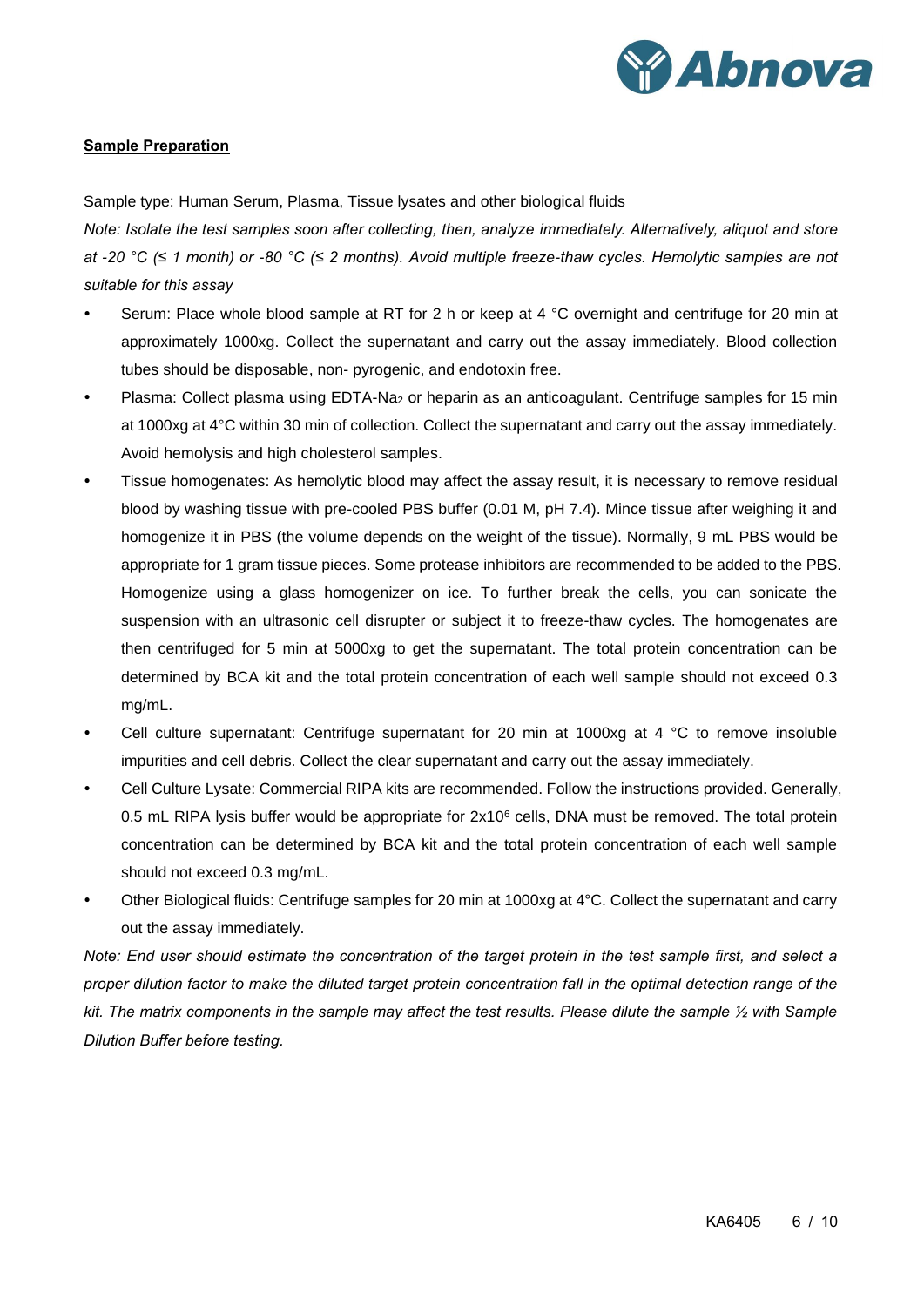

# <span id="page-6-0"></span>**Assay Procedure**

- *Note: When diluting samples and reagents, the solutions must be mixed completely and evenly. Before adding TMB into wells, equilibrate TMB Substrate for 30 min at 37 °C. It is recommended that all standards and samples be run at least in duplicate. A standard curve must be run with each assay.*
- 1. Prepare all reagents, samples (diluted ½ with Sample Dilution Buffer) and standards as instructed in section Reagent and Sample Preparation.
- 2. Wash plate 2 times with 1X Wash Buffer before adding standard, sample (diluted ½ with Sample Dilution Buffer) and control (blank) wells.
- 3. Add 100 µL of each standards or samples into appropriate wells. Seal the plate with a cover and incubate for 1.5 hours at 37 ºC.
- 4. Remove the cover and discard the plate content. Wash the plate 2 times with 1X Wash Buffer without letting the wells get completely dry.
- 5. Add 100 µL of Biotin-labelled antibody work solution into the above wells. Seal the plate and incubate at 37 ºC for 60 min.
- 6. Discard the solution and wash 3 times with 1X Wash Buffer. Wash by filling each well with Wash Buffer (350 µL) using a multichannel pipette or autowasher. Let it soak for 1-2 min, and then remove all residual wash-liquid from the wells by aspiration. After the last wash, remove any remaining Wash Buffer by aspirating or decanting. Tap the plate on absorbent filter papers or other absorbent materials. Note: Washing process is very important. If washing is not done well, it may cause a false positive and high background.
- 7. Add 100 µL of SABC working solution into each well, cover the plate and incubate at 37 °C for 30 min.
- 8. Discard the solution and wash 5 times with 1X Wash Buffer as described in step 6.
- 9. Add 90 µL of TMB substrate into each well, cover the plate and incubate at 37 °C in dark within 10-20 min. (Note: The reaction time can be shortened or extended according to the actual color change, but not more than 30 min. The reaction can be terminated when apparent gradient appears in standard wells).
- 10. Add 50 µL of Stop Solution to each well. Read the absorbance at 450 nm within 20 min using a Microplate Reader.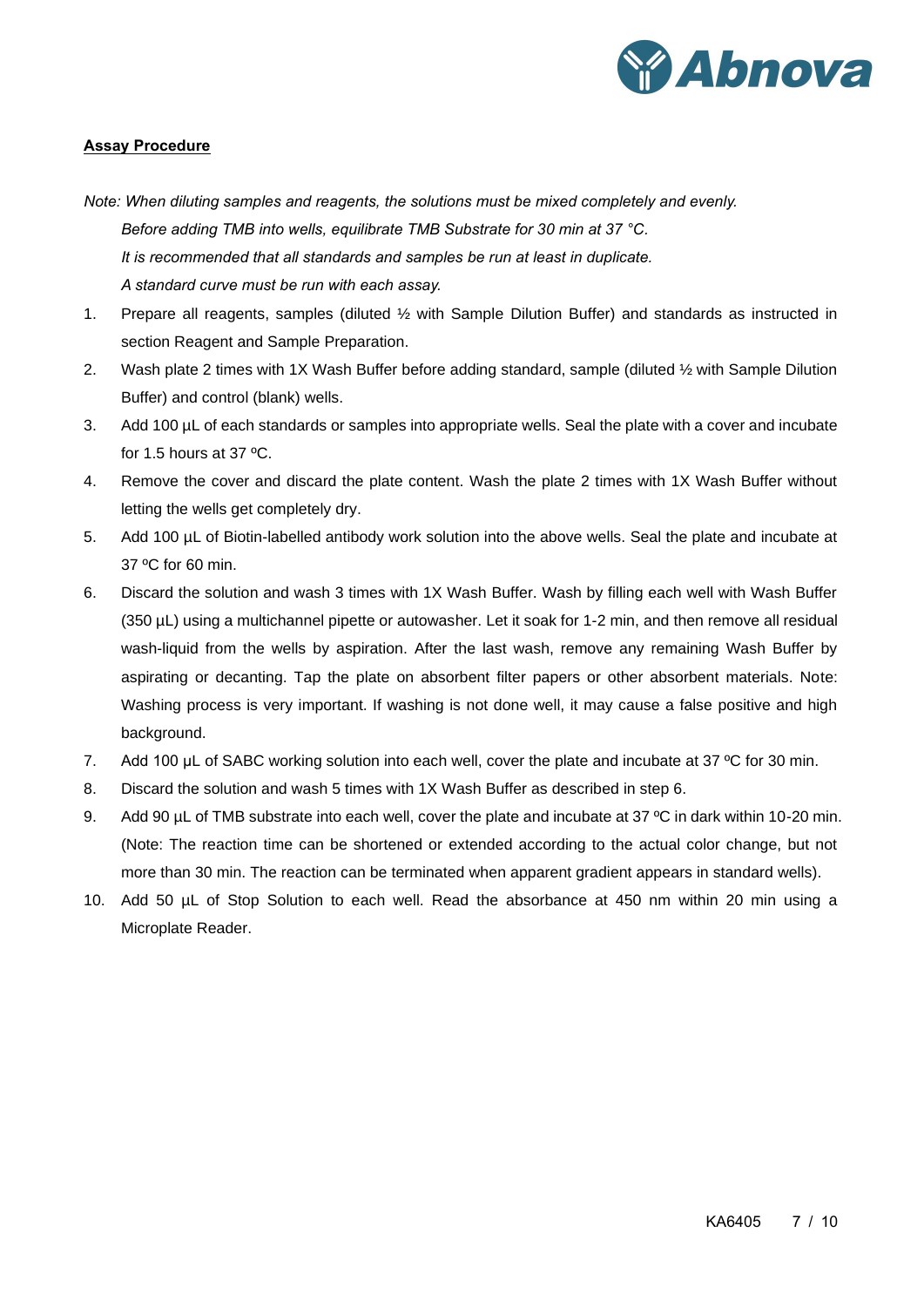

# <span id="page-7-1"></span><span id="page-7-0"></span>**Data Analysis**

# **Calculation of Results**

For calculation, (the relative O.D.450) = (the O.D.450 of each well) – (the O.D.450 of blank well). The standard curve can be plotted as the relative O.D.450 of each standard solution (Y) Vs the respective concentration of the standard solution (X). The target concentration of the samples can be interpolated from the standard curve. Professional software can also be used for the calculations. If the samples measured are diluted, multiply the dilution factor to the concentrations from interpolation to obtain the concentration before dilution.



Typical Standard Curve and OD values: These standard curves are for demonstration only. A standard curve must be run with each assay.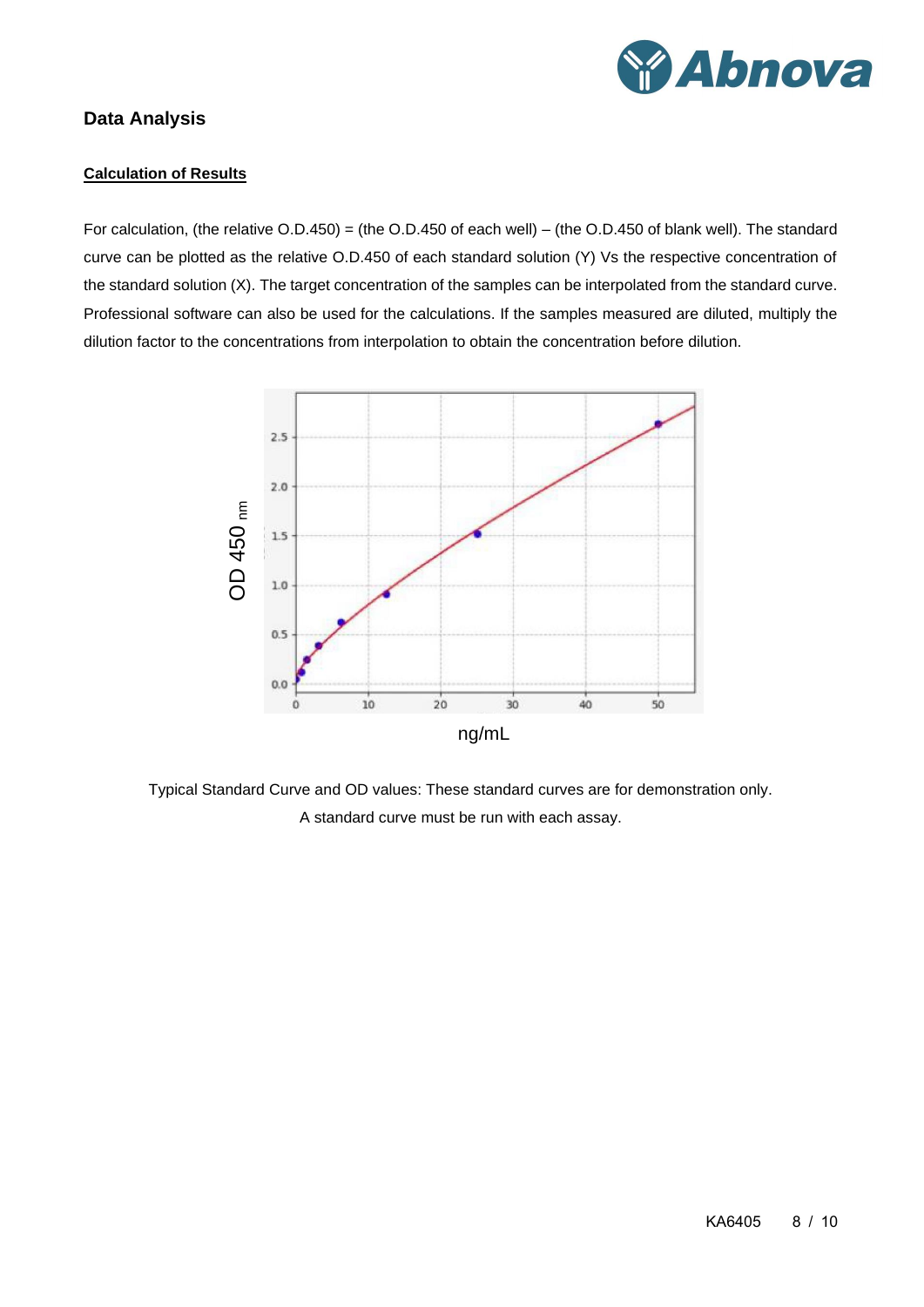

| STD. (ng/mL) | $OD-1$ | $OD-2$ | Average | <b>Corrected</b> |
|--------------|--------|--------|---------|------------------|
| 0            | 0.049  | 0.051  | 0.050   | 0.000            |
| 0.781        | 0.121  | 0.125  | 0.123   | 0.073            |
| 1.562        | 0.244  | 0.252  | 0.248   | 0.198            |
| 3.125        | 0.380  | 0.392  | 0.386   | 0.336            |
| 6.25         | 0.619  | 0.637  | 0.628   | 0.578            |
| 12.5         | 0.898  | 0.924  | 0.911   | 0.861            |
| 25           | 1.498  | 1.542  | 1.520   | 1.470            |
| 50           | 2.592  | 2.668  | 2.630   | 2.580            |

# <span id="page-8-0"></span>**Recovery**

Matrices mentioned below were spiked with certain level of Fetuin A and the recovery rates were calculated by comparing the measured value to the expected amount of Fetuin A in samples.

| <b>Matrix</b>        | Recovery Range (%) | Average (%) |  |  |
|----------------------|--------------------|-------------|--|--|
| Serum $(n=5)$        | 90-105             | 96          |  |  |
| EDTA Plasma (n=5)    | 90-104             | 99          |  |  |
| Heparin Plasma (n=5) | 85-105             | 92          |  |  |

# <span id="page-8-1"></span>**Linearity**

Linearity of the assay kit was determined by spiking samples with appropriate concentration of Fetuin A and their serial dilutions. The results are represented as percentage of calculated concentration to the expected value.

| <b>Sample</b>        | 1:2     | 1:4     | 1:8    |  |
|----------------------|---------|---------|--------|--|
| Serum (n=5)          | 86-105% | 88-104% | 85-97% |  |
| EDTA Plasma (n=5)    | 87-100% | 92-99%  | 85-93% |  |
| Heparin Plasma (n=5) | 84-97%  | 83-98%  | 82-96% |  |